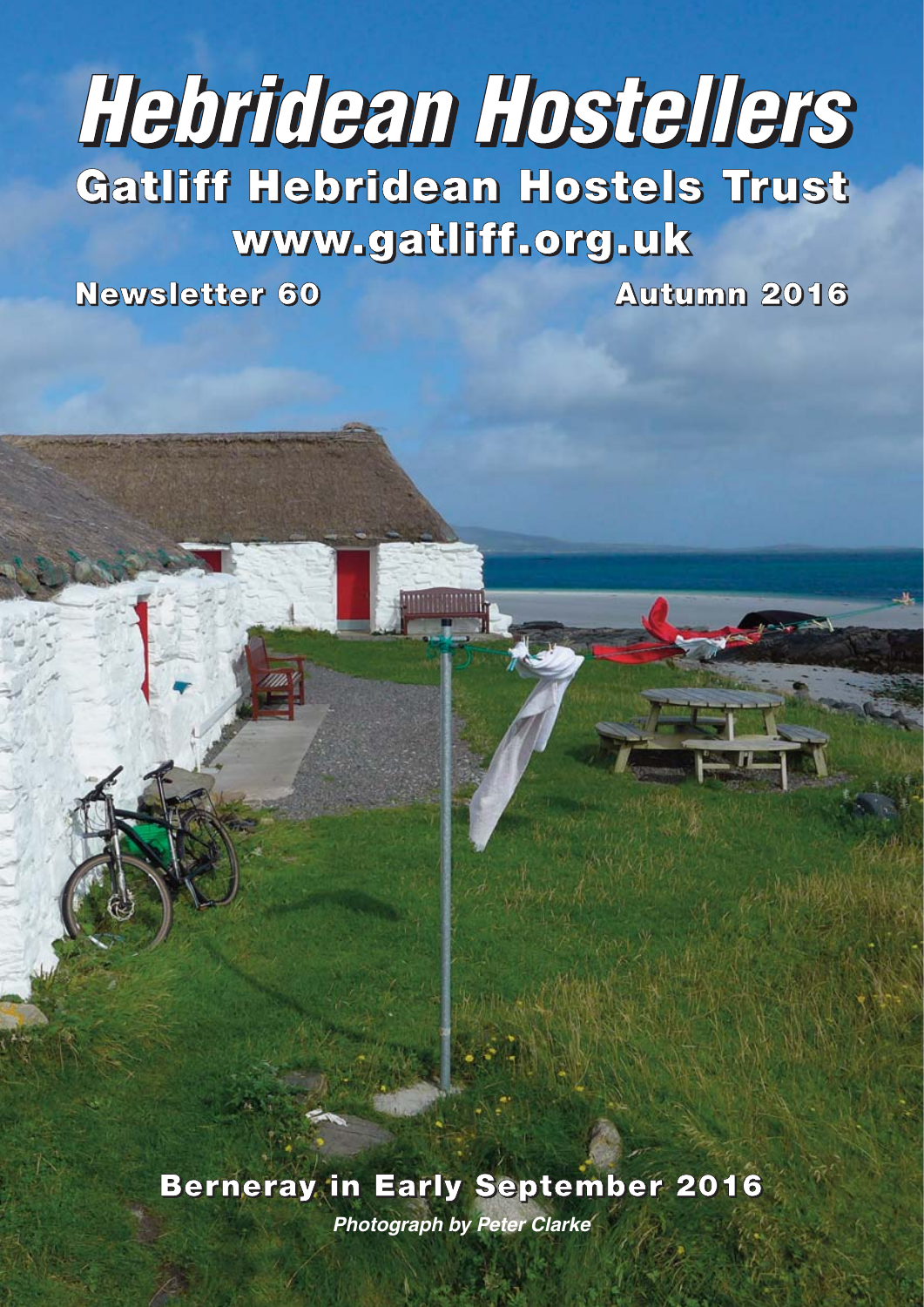### **50th Anniversary at Howmore**

Peter Clarke writes: Saturday 10 September was a bright, but windy day. There had previously been a gale and so the weather was a relief. 35 guests, hostellers and trustees, celebrated the 50th Anniversary of the opening of the hostel at Howmore. They gave a very big thank you to our donors and supporters who had made the improvements to Howmore possible. £47,500 was raised and the work on the main hostel building and common room block is complete.

Back in the 1960s, Herbert Gatliff, our founder, stayed at Ben More House, Howmore, when he visited South Uist. At that time the hostel was a thatchedhouse on the common grazings occupied by an elderly lady. This was, in fact, Marie Ann MacDonald, described by Tommy MacDonald, local historian and Gaelic scholar (and husband of our warden, Betty), as 'a great Gaelic writer'.

After Mrs MacDonald died Herbert enquired of Mrs Catherine MacSween if it was possible for the empty building to become a hostel. This was ruled out as the house had been promised to another lady who, though living in Glasgow, was expected to return to South Uist.

Some time elapsed and Herbert received another letter from Mrs MacSween saying the house was available for use as a hostel on an informal and unofficial basis. Nothing could be put into writing because of the then strictures of crofting law. Consequently Herbert asked one of his protégés, Frank Martin (who at the time was 24 years of age) to write to Mrs MacSween to make all the practical arrangements.

Frank was already of renown within Hebridean hostelling circles as the man responsible for establishing the hostel on Scarp, opened in 1965 and closed in 1971 when the island was depopulated. He wrote on 17 January 1966 indicating, 'We intend to equip the house at Easter, and hope you will be able to help in several ways. The camp beds, blankets and the rest of the equipment will be sent to Howmore.' He then, in his thorough manner, went on to give a detailed inventory and the hostel opened as planned at Easter 1966, with Easter Sunday being on 10 April.

Since the hostel opened, it has recorded 44,426 overnights to the end of 2015 (25% of the total overnights at all hostels including those which have closed). Mrs MacSween became the warden and Betty MacDonald, her daughter, took over as warden when she retired.

We thank all who made it a very successful day: John Joyce for organising the event; Tommy for his perceptive historical talk; Betty for her delicious cakes, salads and special extras; Maclean's Bakery for the sandwiches; Betty and her daughters, Sarah and Trina, (and Tommy!) for their help in the kitchen.



Iain Stephen Morrison, Editor of Am Pàipear, talking with Tommy MacDonald outside the Howmore Hostel Photograph by Peter Clarke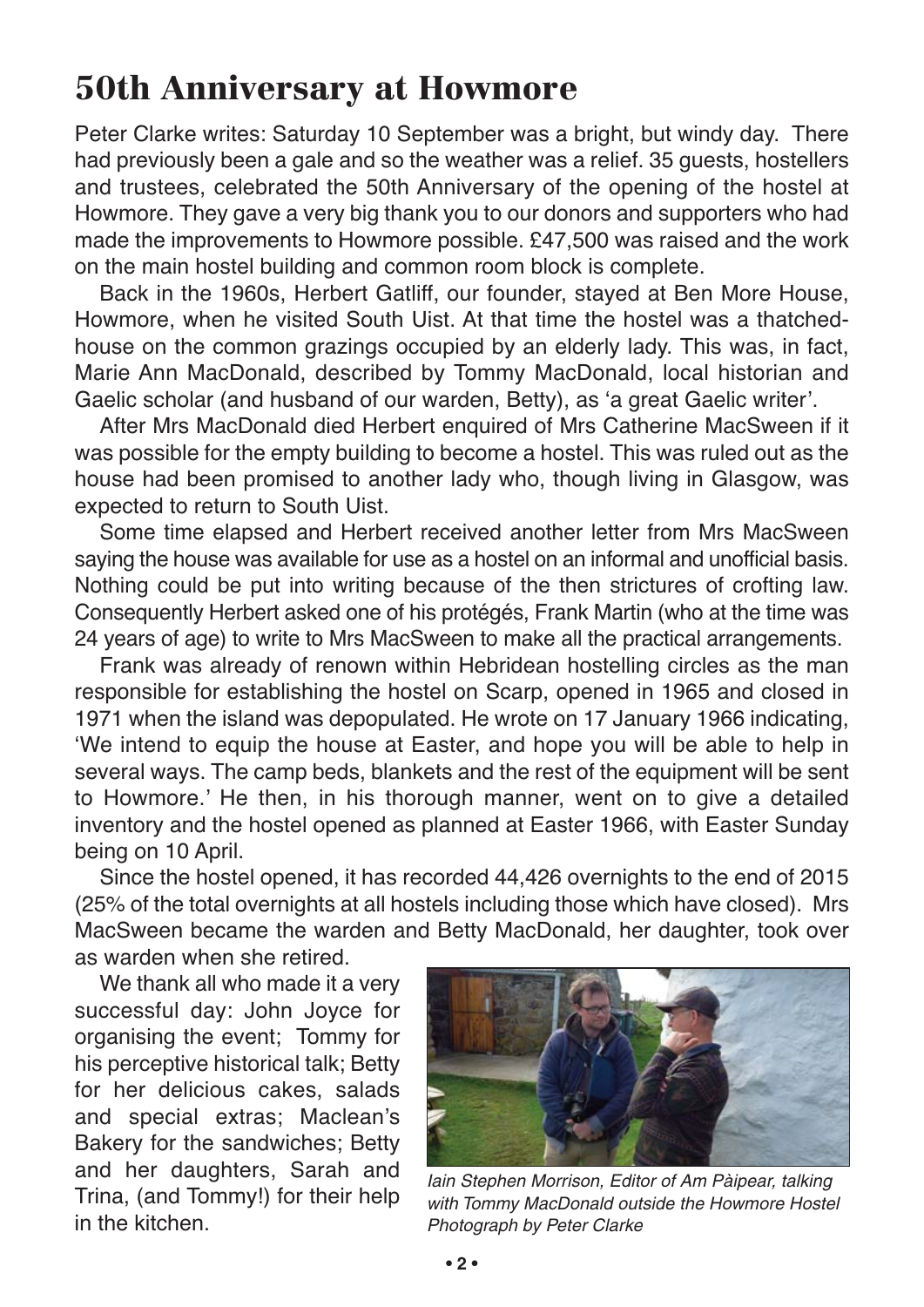### **Maintenance Matters and Future Projects**

John Joyce writes: There will be a work-party over the first two weeks of November to attend to jobs that have to be done at quieter times. Obviously some work requires particular skills, but some do not and can be undertaken by enthusiastic volunteers who are always welcome. So do come if you feel a mind to do so.

Work on the further building at Howmore will be part of a project that will take a number of years to come to fruition, but it will be necessary first to remove all the old wood panelling and strip out the inside in order that accurate measurements and assessments can be made. Preparations will be underway on an existing building to develop cycle-storage and drying-room facilities.

Rhenigidale will see the fitting of a new Morsø stove in the common room, the laying down of a concrete base for cycle storage, developing the camping pitches, gardening and clearing the site. At Berneray, paving and the outside requires ongoing attention. There is also always work to do inside if the weather is 'inclement'! Please contact me - with details on the back cover.

### **From One Treasurer to Another**

Philip Lawson, MBE, is a retired headmaster whose aptitude for work has continued long since he left paid employment. At the Executive Committee's meeting at Kildonan, South Uist, in September, he was able to reflect that exactly ten years previously, in the same room, he had taken on the role of Treasurer of the GHHT. He had become actively engaged with the Gatliff organisation back in 1988.

For 21 years he held office with the SYHA, first as Chairman and then Honorary President. This led to his being President of the European Union Federation of Youth Hostel Associations and the Vice-President of the International Youth Hostel Federation. So from a global dimension he has given remarkable and much appreciated service to the minutiae of financial transactions on Scottish islands.

His successor, Stuart Colley, who lives in Salisbury, has been involved with the management of the Elenydd Wilderness Hostels in mid-Wales. Stuart has a degree in Astrophysics and has worked in Antarctica. So he brings wide geographical experience to the business of continuing to make the Trust viable, its reserves protected and as productive as possible in the current low-interest climate.

### **A Centenary Celebrated**

We congratulate Len Clark, the author of the biography of Herbert Gatliff, on his 100th birthday, celebrated at his Surrey home. Len was a Chairman of the YHA, Vice-President of the Open Spaces Society, a member of the South Downs Conservation Board and an enthusiast for the work of the Gatliff Trust and its hostels.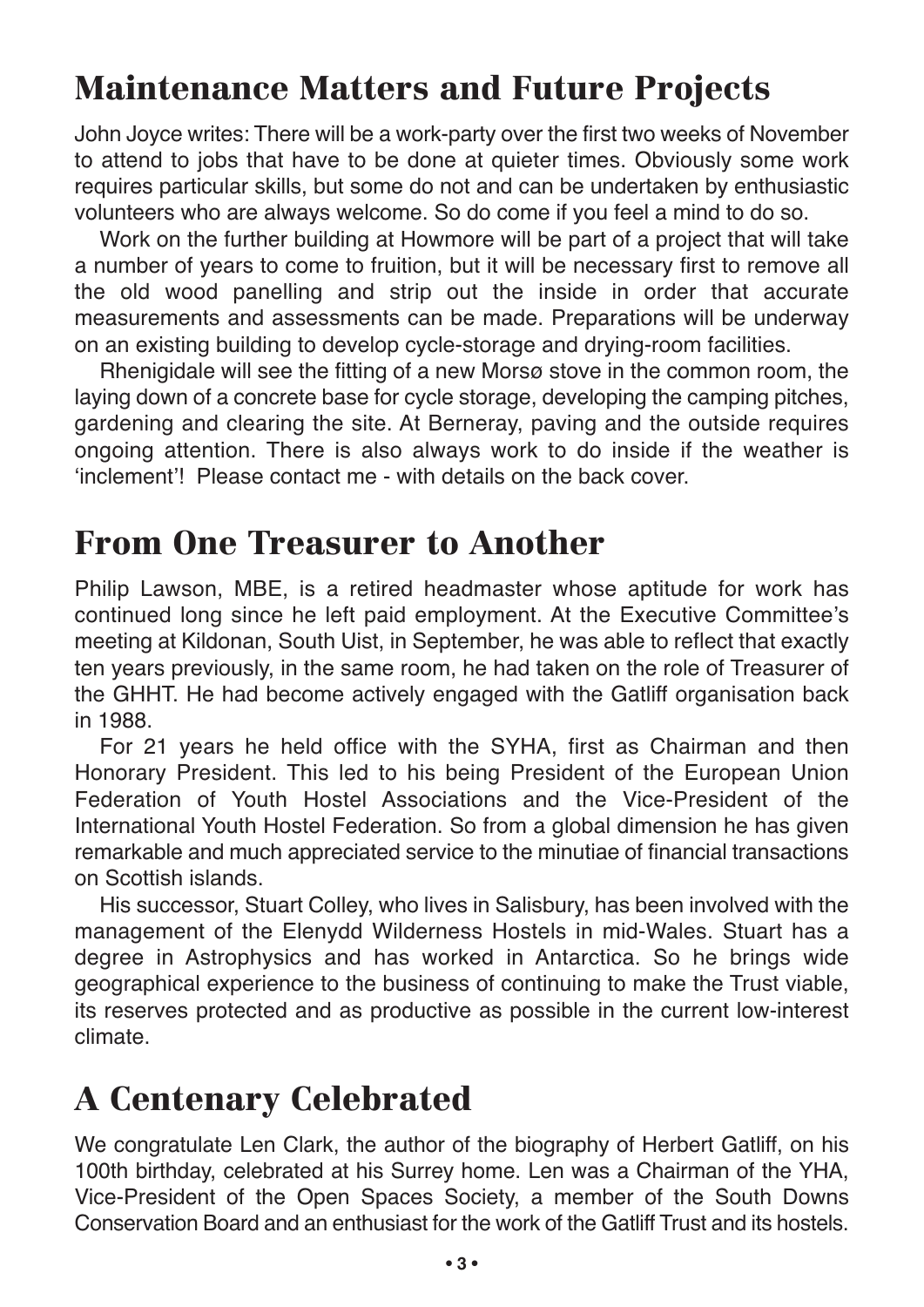### **Visions, Locations and Projection**

Walking and cycling for leisure were activities that became increasingly popular in the late 19th Century. Many people were drawn to youth hostels when they appeared throughout Europe in the 1920s & '30s. They were inspired by such individuals as Herbert Gatliff, made their mark and became part of social history in encouraging ordinary people to travel, stay, enjoy and flourish in what was, to them, new environments.

The particular vision of Gatliff was to enable young people of limited means to experience different places and cultures. He first visited the Western Isles in 1947 and within 15 years had established the first of his hostels there. His gift of encouragement influenced many, including such stalwarts as Frank Martin, Arthur Meaby, Peter Clarke, Roger Clifton and John Joyce.

Local and distinctive customs throughout Britain appealed to the founder of the Gatliff hostels, although the Scots Gaelic traditions were a common thread in the places that he and others selected for their location. The community at Rhenigidale was, in many ways, symbolic as his first acquisition - for it was literally isolated, without road links to neighbouring settlements.

Howmore was a Protestant enclave on the Catholic island of South Uist. Scarp was just five years from being depopulated by way of year-round occupation. Claddach Baleshare, North Uist, another relatively short-lived hostel, was in an unusually flat and water-locked area. Berneray stood out on the shoreline while the former Garenin hostel was the first building to be restored in an abandoned village.

Another common thread is the sea, visible from each hostel whether still operating or closed. Rhenigidale has a nearby bay and decayed quay; Howmore has only the machair between it and the Atlantic Ocean; Berneray, on the Sound of Harris, is, perhaps, Britain's closest hostel to a beach, with the sound of lapping water being a constant feature.

Few places offering accommodation in Scotland are completely free of 'light pollution' - for installations and townships have a tendency to shine for a long distance at night. However, enthusiasts for 'dark skies' are generally pleased by what they do not see around the hostels, while those people who appreciate the long hours of daylight in the summer months are seldom disappointed.

A glance through the visitors' books will soon show the international appeal of the hostels. Naturally Canadians and New Zealanders, aware of their ancestry, often come. Of the Europeans, the Germans, Dutch and Scandinavians are among the more frequent to stay. It is often somewhat daunting to realise just how well-informed overseas guests can be.

In the accommodation business, there is a paradox. More expensive hotel rates usually offer for hostellers that 'discount' element, privacy. Less expensive ones often provide that 'premium' product, sociability. The atmosphere in the Gatliff hostels is usually convivial, with the different enthusiasms of individuals providing conversational connections that often lead to friendships.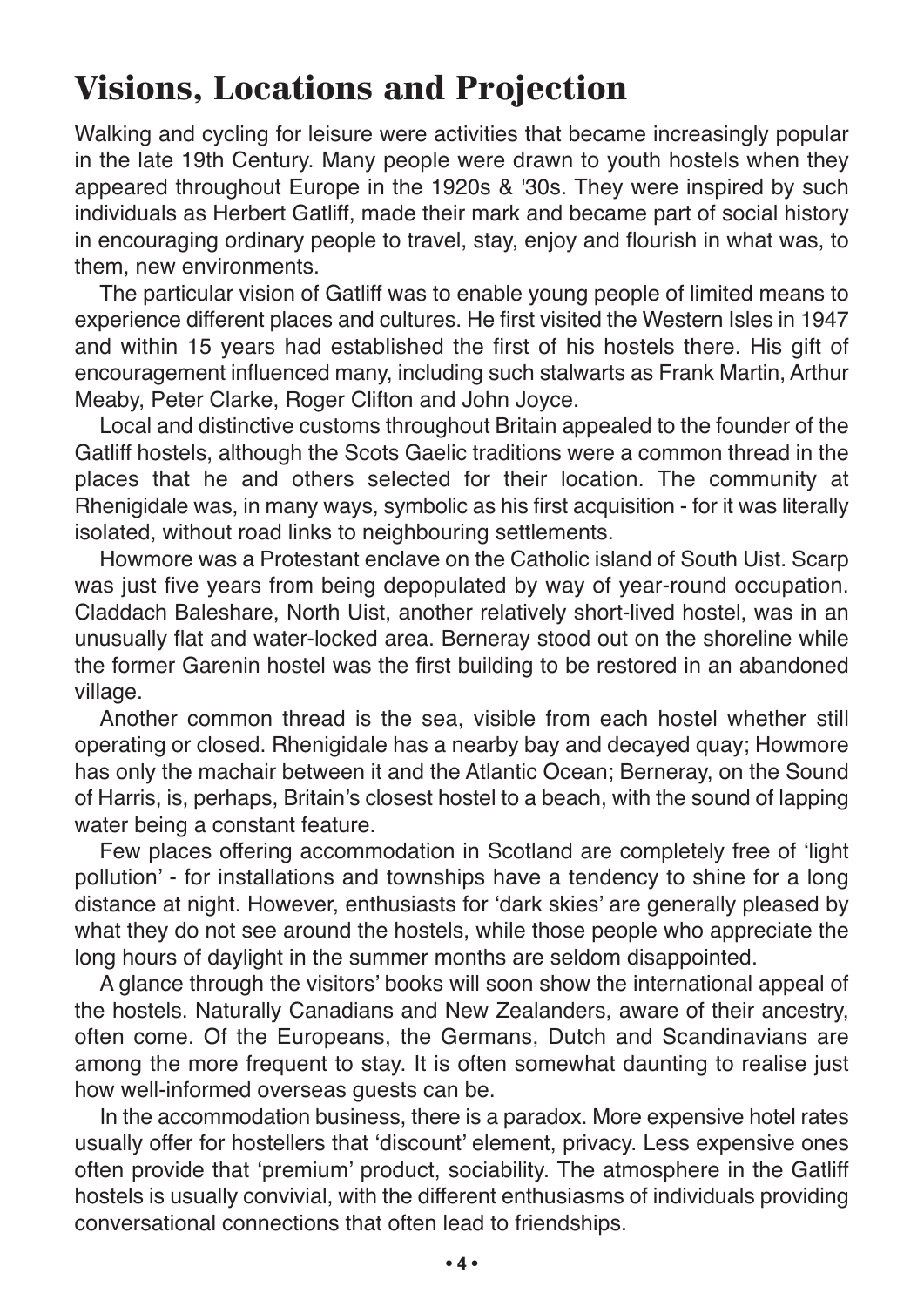Interests are wide - from wildlife observers to Gaelic-learners; kayakers to cyclists; 'islomaniacs' to 'Marilyn-baggers'; ornithologists to 'twitchers'; those in pursuit of relaxation to those wanting the challenges of endurance. Then there is the commitment of parents introducing their children to the pleasures of the islands. The age-ranges help the young to be more informed and the old to be more spirited.

A most useful aspect of the hostels is that they are all served by public transport. Buses pass the Howmore junction regularly with some displaying the 'Berneray YH' sign, and even Rhenigidale has a timetabled service, although the operator requires to be alerted the day before anticipated travel. So the car can be, with planning and timetable-reading skills, redundant.



The old Croft House adjacent to the hostel is ready for restoration. Photograph by Peter Clarke.

The visions of the Gatliff trustees today may not be as widespread and intense as those of the hostelling pioneers in the early part of the last century, but they are preparing initiatives. The next projection concerns the recently-acquired The Old Croft House that is to become part of the Howmore complex of buildings. The night skies are certainly dark, but the future is bright.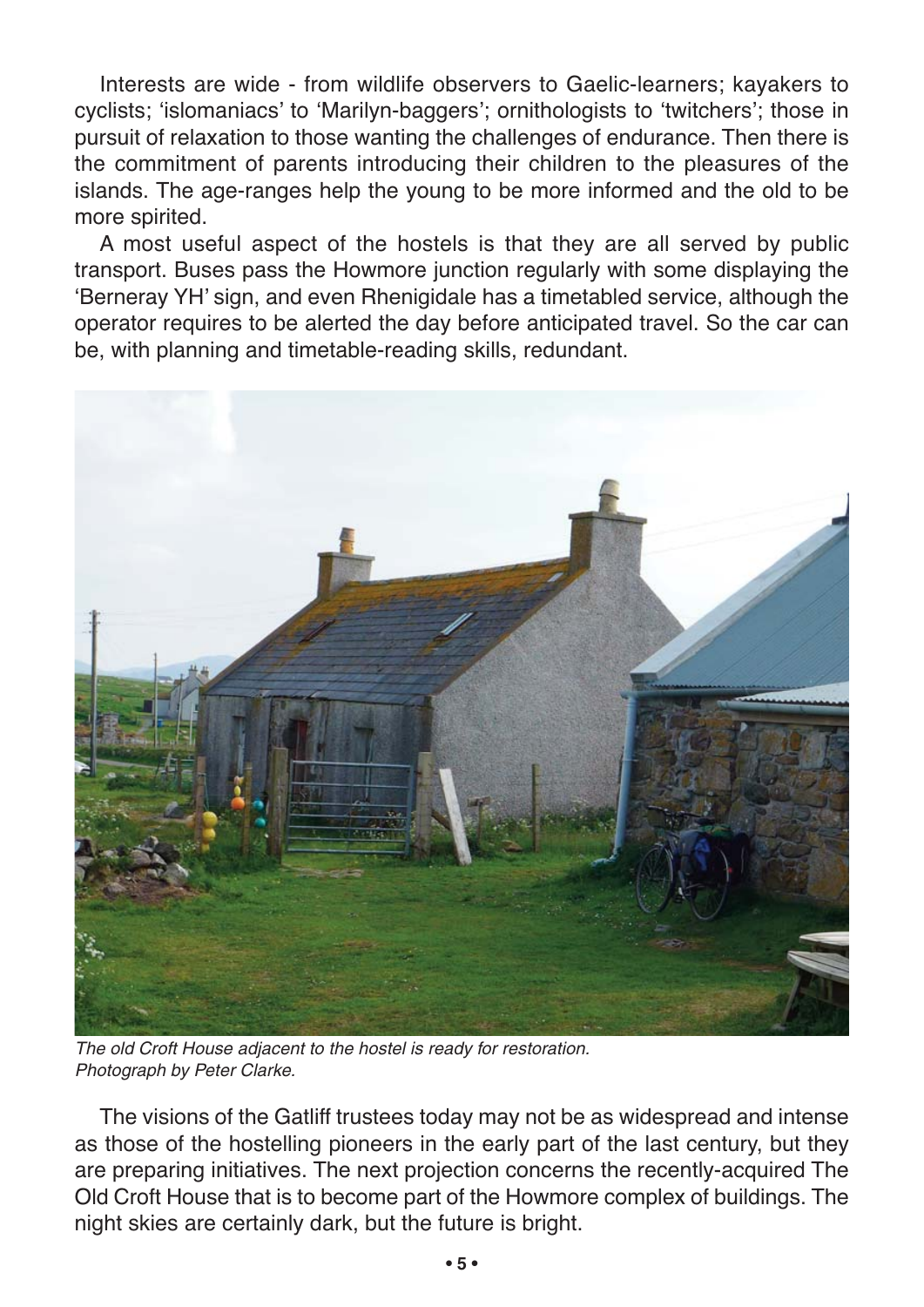### **Kenneth MacKay: Rhenigidale A Community's Fight for Survival**

#### **Acair 9780861524105 £12.00**

Peter Clarke writes: Kenny MacKay will be familiar to many hostellers who have visited Rhenigidale. He is often around and about the village or dealing with his sheep somewhere on the hills. He also acts as hostel warden when Kate is away. For many years Kenny has worked to chronicle Rhenigidale's story - of a life or death struggle with powers unknown but with a happy ending. The road arrived in 1991 and the village has survived.

His book is a must for all hostellers who know and love our hostel. It delivers real insight into the village, which has been our host since 1962, and speaks volumes for the iron will of Kenny and the local folk who fight for the survival of their community. Acquiring the road was a vital factor.



Kenny MacKay at his book launch Photograph by Peter Clarke.

The other day I was staying at the hostel and met David Bibby from Lancashire. He had first visited in 1989, when there was no road. He well remembers walking in along the Postman's Path and asked, "How did the road happen?" The book tells how first Roddy MacInnes, Kenny's uncle and the warden of the hostel until 1985, started the fight. When Roddy died in 1986, Kenny carried forward the campaign to its conclusion.

Roddy MacInnes owned the empty croft house and agreed to let Herbert Gatliff turn it into a youth hostel in 1962. Roddy always spent time with hostellers to tell them about the need for the road. Kenny himself acknowledges the role hostellers played in the village, "Plenty came and stayed all summer in those days. They, mainly students, helped to mend fences, were very useful and definitely made a difference." Rhenigidale has had hostellers from all over the world thus spreading the message far and wide.

As one comes into the village today in the bus or by car, it is difficult to realise how remote the village once was in its yesterdays. It was either a three-hour-or-so walk over the hills to Tarbert or a boat trip to Scalpay and from there by vehicle to Tarbert. The Postman's Path was its lifeline.

The key piece in the jigsaw was when the Schools Hebridean Society, founded by John Abbot in 1962, chose Rhenigidale because the hostel provided back-up. Needless to say, Herbert, via the Gatliff Trust, had given a third of the funding to launch the Society. John Hutchinson, who visited on SHS expeditions in 1967 and 1974, surveyed a route for a possible road or jeep track. This was via the valley to the north of Toddun and across to Maaruig. SHS received £100 from the Highlands & Islands Development Board to assist with costs.

It was possible to walk out this way and I recall doing so in 1978 when it was necessary to scramble to a path across a wooden bridge over the river and on to the village of Maaruig, already connected to the main road by a single-track road. 'Main Road' sounds grand, but it was not so long ago that the highway from Tarbert was single-track for many miles. Also there was not such a good bus service; the only alternative to the bus was thumbing a lift.

John Hutchinson, speaking at the launch of the book at the Harris Hotel in August 2016, recalled this work. He said that he was both surprised and pleased that when the road engineers at the local council (Comhairle Nan Eilean Siar) decided to go ahead with the project they not only chose his route, but were using his map!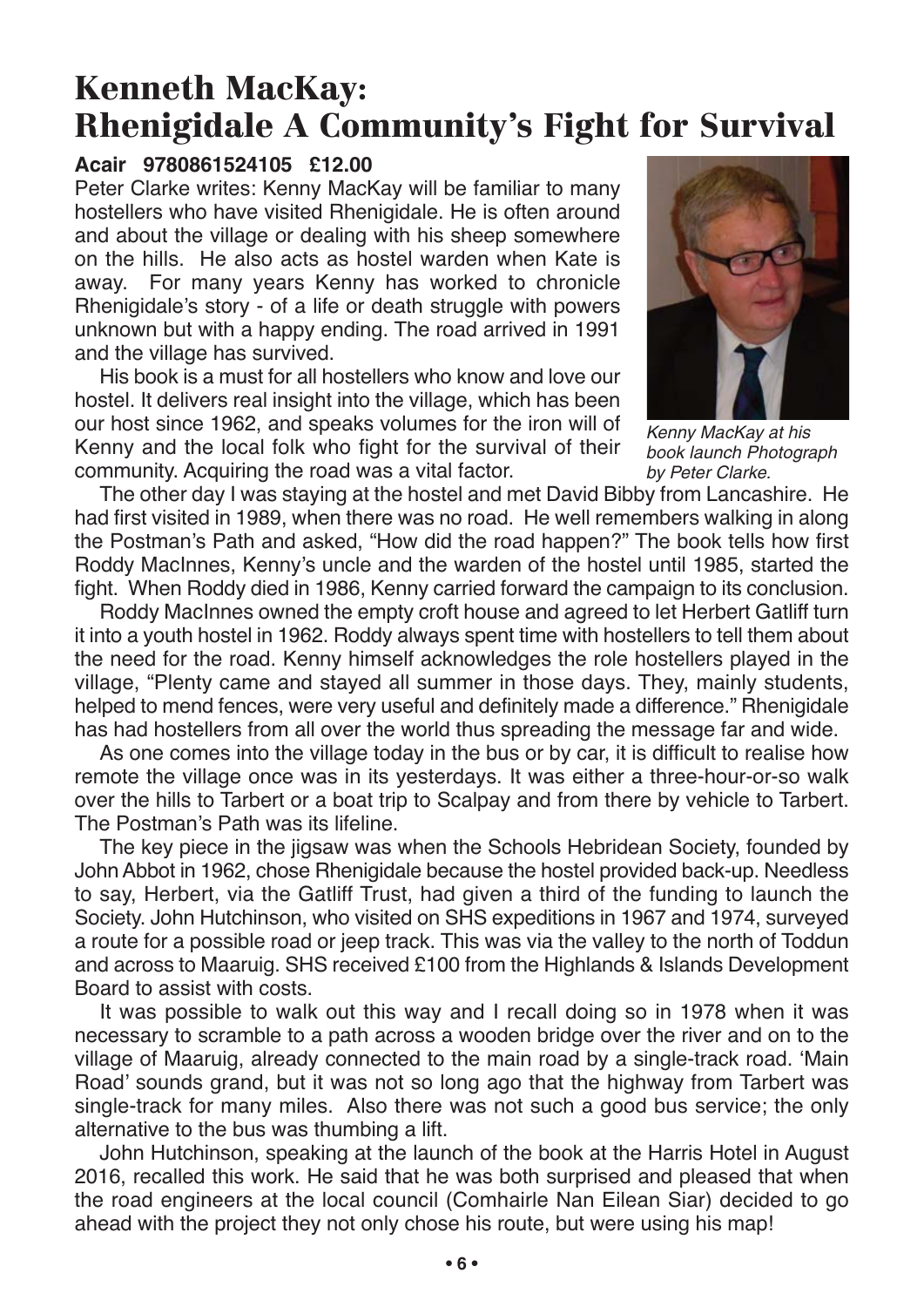#### **From the Hebridean Hostellers Issue of Five Years Ago …**

'The Rhenigidale Hostel will be a focal point during the last full week of September. The North Harris Trust will be promoting its inaugural Isle of Harris Mountain Festival.'

(Editor: John Humphries) [Both still going strong]

#### **and of Ten Years Ago …**

Many Gatliff visitors have special memories of their stay in the Outer Hebrides. A German couple, Olaf and Iris Keck, decided to make the places (Rhenigidale, Huishinish, Scarista and Garenin) become the venues for their wedding.' (Editor: John Humphries) [Beach-weddings are a feature in Scotland]

#### **and Fifteen …**

'At the recent Members' Forum in York it was suggested that maybe some members would be prepared to receive the Hebridean Hostellers newsletter by email rather than hard copy.'

(Editor: Lawrence Washington) [The digital revolution had started]

#### **and Twenty …**

'The Government has agreed to fund the shortfall of £2.36m of the £8.6m cost to build the causeway between North Uist and Berneray.' (Editor: Jim McFarlane) [Things turned out well]

#### **Twenty-five …**

'New Hostels … enquiries were directed to GHHT from southern South Uist, western North Uist and the Isle of Tiree, the latter offering an exciting expansion of Hebridean Hostels into the Inner Hebrides.'

(Editor: Richard Genner) [No harm in visualising]

#### **… and now Thirty**

'The road has not reached Rhenigidale and looks unlikely to reach it in the near future. It is about half way there. The money has run out and the prospect for further funding looks bleak.'

(Editor: Peter Clarke) [After pressure for extra cash, completion in four years!]

### **Rhenigidale Overnights**

In 1962, when the hostel opened, 161 bednights were recorded and the following year saw an increase to 240. The new decade opened with a slump to 101, but by 1978 a record 597 was listed. As the last stages of the road were being completed in 1989, there was a tally of only 118, but the 1991 figures surged to 1010 and in 1992, 20 years after the establishment of the hostel, came the significant total of 1234.